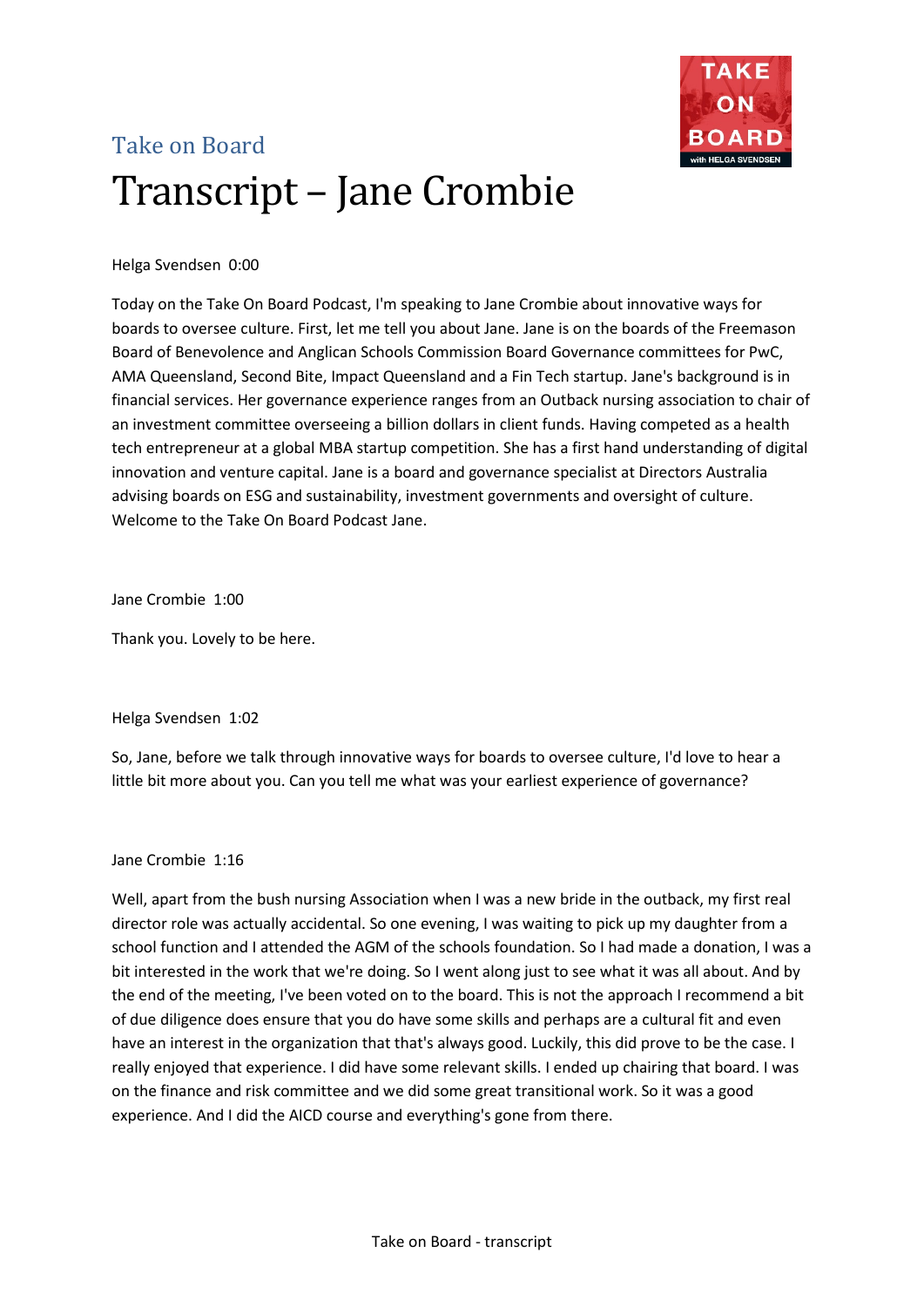#### Helga Svendsen 2:09

Now, you see there's a throw away just at the start there are well, other than being a new bride in the outback and the bush nursing Association, and I'm afraid I have to take you back there. Because it sounds like an interesting story. Can you tell us a bit about that?

# Jane Crombie 2:23

Well, well, when I got engaged, I got engaged to a fellow we're in Brisbane and we were looking for a house to buy here. And one weekend, I was on a small plane to the outback with his family, his brother and his father. And when we returned, we bought a property. They'd been looking for a while, but I thought we're just going for a ride to have a look. Anyway, so I was all of a sudden catapulted into Western Queensland they gave me a motorbike and sheepdog and an akubra and away I went so good being the new girl in the district course they targeted me straightaway for the local association which was the Bush Nursing Association, which was it was a town of 150. And it was a really important community point for my first line healthcare. So it was a great experience.

#### Helga Svendsen 3:14

Oh fantastic. Oh, well, I'm glad I dug about that because one experience in always sounds like that was your first board role.

# Jane Crombie 3:23

I wouldn't call it a board. We used to meet at the local pub with the dogs but it was it was a governance experience if you like I was treasurer.

#### Helga Svendsen 3:31

Oh, fantastic. Get them in line there. Oh, I love that. Thank you. Thanks for sharing that. That is a fabulous story. I'll tell you

# Jane Crombie 3:38

I'll tell you another one and I have left this one drop off my CV my next one so my career took off with a rocket then while my children were little I did do a little bit of line dancing just to get me out of the house in the evenings. And and so I did progress to become president of the Bello Bauer Boot Scooters, but I don't necessarily keep that on the CV anymore.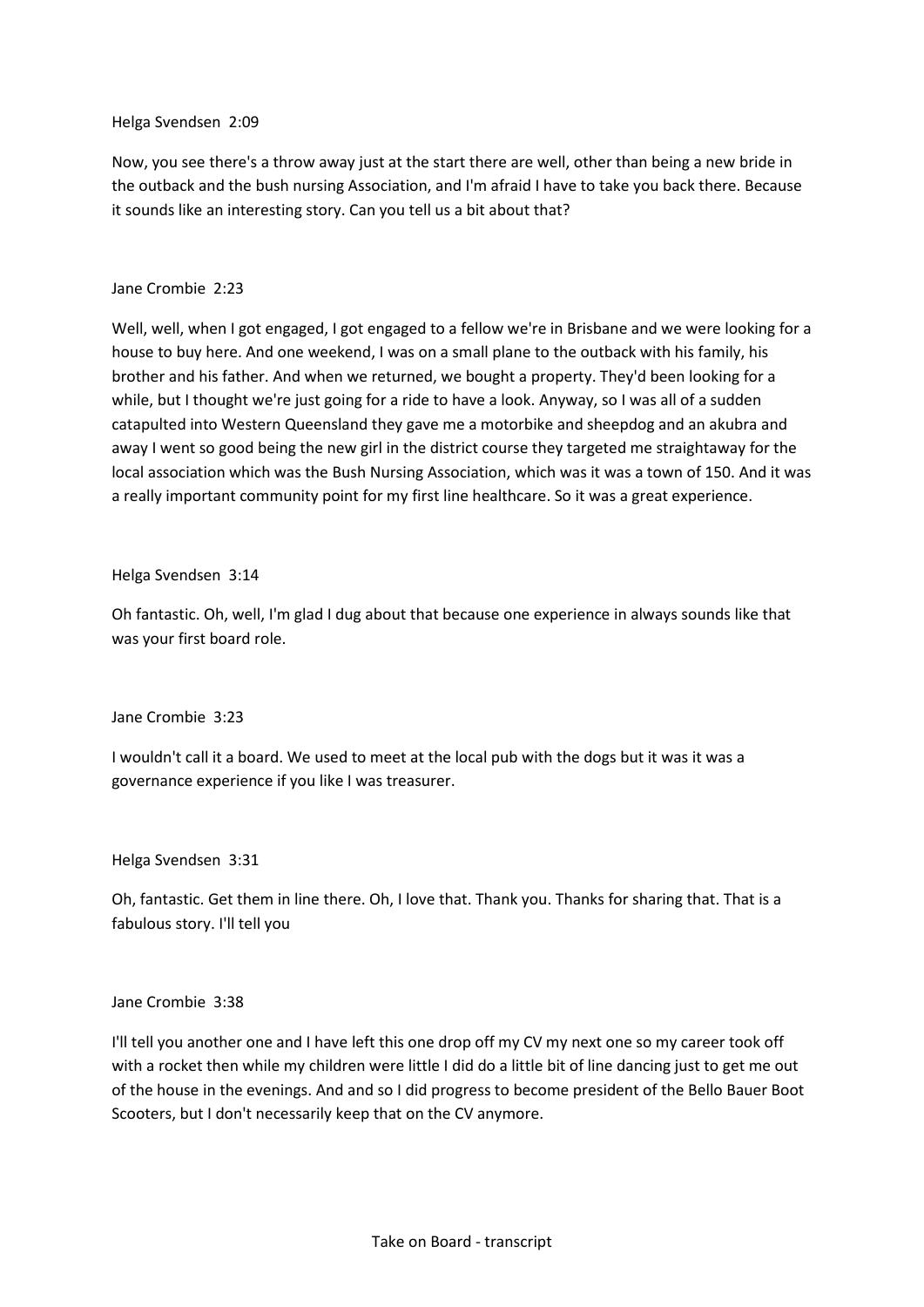Helga Svendsen 3:53

President of the Bell Bauer Boot Scooters. Is that right?

Can I check any any boot scooting continuing?

Jane Crombie 4:09

No, no, no, it was definitely a phase, and out of the house for the children were very small.

#### Helga Svendsen 4:18

It is such a good thing to do just, you know, really go down that garden path. So I am, I used to teach modern jive dancing. So that's a bit in my history as well. I was never president of the Modern Jive Association, but I certainly used to teach and compete in some of the modern job competitions. So you know, there's a little bit of spray glitter in my history as well. And that's fantastic. And I must say, you know, at the risk of revealing too much at the moment, as we were talking about before we hit recording with in Melbourne, we're here in stage four restrictions at the moment and one of the things that is helping keep me and my partner saying is that at the end of the day, we try and have a little dance around the room. There is nothing like, you know, it's hard to feel kind of hard to feel sad when you're dancing. So it's a good thing to do.

Absolutely, I would say modern jive is probably a little cooler than line dancing. So I'll give you your score that point.

I don't know about that. But let's oops, I have my dance teacher doesn't listen to that part. Well, okay, now that we have our dancing skeletons, out of the closet, we've gone out the stories of governance meetings at the pub, but let's come more into the kind of current time of governance and talk about culture. Culture is such a key thing for boards to get their head around. And, again, as we were reflecting just just before we hit record on this 10 years ago, maybe more than that, but 10 years ago, culture probably wasn't even on the board agenda. And now it is on the board agenda, but sometimes boards kind of might struggle with what is it that they need to And what is important for them to really get their heads around culture for an organization, and particularly since the financial services Royal Commission. So for the boards that you're on, how is it that they look at culture? What should we be looking at here? What's important for boards to look at for that innovative looking at culture?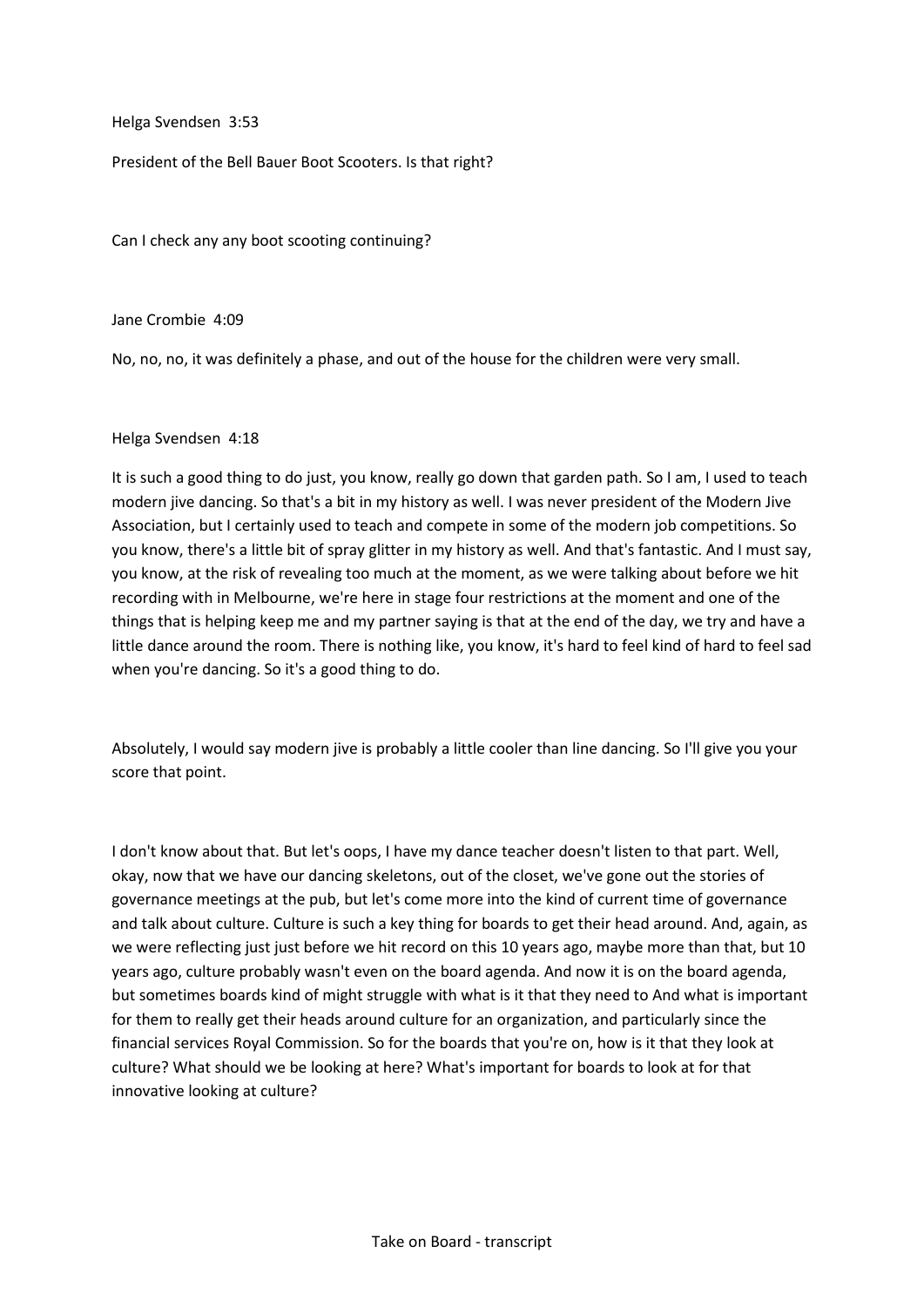Okay, so hello, I'll give a little bit of background on this. So my interest in this developed, I did an MBA finished last year, it was something I want to do for a long time. So I did it quite late in the piece. And the Royal Commission was in full flight as we came towards the end of that course. And we did a large research project. And I did mine on board oversight of culture, and there was no shortage of material to draw on during the Royal Commission. So I did the project. I surveyed 50 directors and one of those is my colleague now Directors Australia, Karen Newton, who became interested in the work and we developed the work I'd done from an academic paper into a practical consulting methodology which we now deliver to boards. So there are a number of things boards need to know about culture, if it's perceived as very difficult, everyone knows they need to do something about it. But it's much harder to measure than things like financial outcomes, for example. So what I found in my study was the board's had great intentions, and to some extent, the structures in place codes of conduct and risk registers, those sorts of things that they needed, but they weren't confident that they were delivering the culture that they wanted to see through the organization. And sometimes you'll see organizations do an employee engagement survey, for example, some sort of pulse survey, and they'll realize that that really there's a very big disconnect between what they're hoping to deliver or intending to deliver and what's actually happening down at the coalface. It's a difficult issue for boards. There are a number of things that we have found that boards can do to improve the position. First of all, there's you can't get anywhere unless you have confirmed what you're going notational culture is so you know what it is you're trying to deliver. And that should be based on your values. And when we were talking to boards, we found surprisingly that some of them couldn't even articulate the values. And so if those values are not known to the board, who's overseeing culture as the Royal Commission made it very clear they should be, how are they going to see it trickled down. So one of the first things board can do is embed the organizational culture. They need to put their values into their position descriptions for recruitment, into consequences for misconduct, into remuneration, frameworks, etc. So it needs to be embedded so that everyone through the organization understands what they're dealing with, and values I think are best described. If you come to a fork in the road, you're firm values and they will tell you which fork to take. So the other thing that boards find difficult in terms of culture is And knowing what they need to look at to see if they've got visibility over culture. So we get financial reports at board level. But we don't often get cultural reports. And the question boards should ask is, what do they need to see, to be confident that they've got visibility of what's happening in their organization? So there are things like customer complaints that they can look at employee turnover, for example. But if they're looking at customer complaints, are they just looking at a chart each month saying that the numbers gone up or down, or they're getting a little more granular? I know, I heard what somebody told me that they get a 30 minute recording with their board papers from the customer complaint center, for example, so they can hear the tone and nature of those complaints and understand what is actually going on. But there all sorts of other things that can help a board understand culture, exit interviews, what's being said in those social media monitoring, those sorts of things. There are audit integrity metrics that can help things like employee turnover can help compliance breaches, whistleblower incidents. So there are things that a board can see. And there's some interesting technology these days that can, for example, software that can algorithmically analyze the tone of emails between your employees and seeing if there's a red flag coming up there in terms of what's happening with the culture.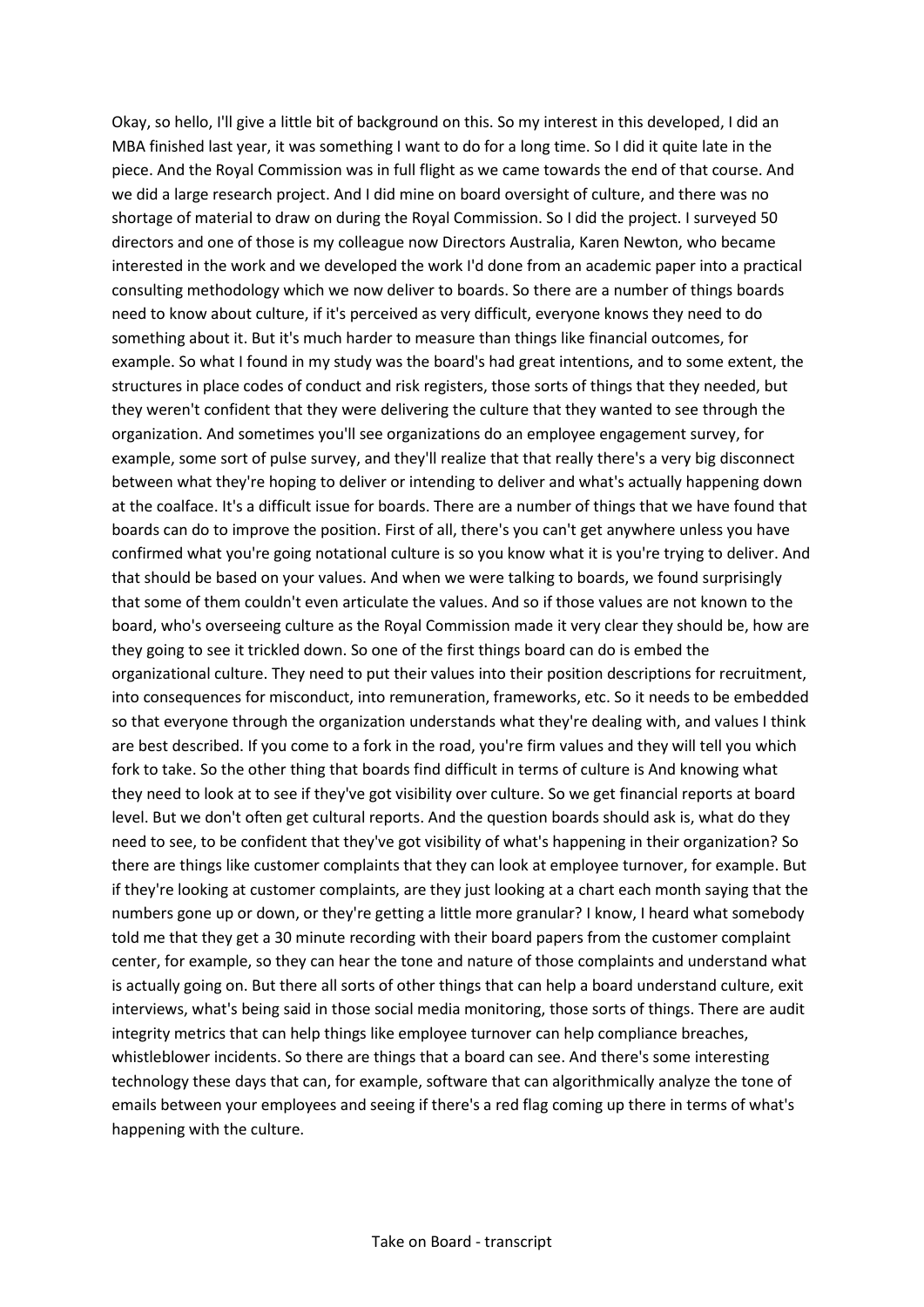Really Tell me more about that. I haven't heard this before.

#### Jane Crombie 10:28

Well, so it's already available overseas. So it's yes software platform, and it can analyze in real time, what's happening with your employees, the time of their emails between each other, and report back to the board and say this, this is getting worse you need to be aware of it. For example, the other thing a board needs to do is to get out of the boardroom and onto the dance floor and actually observe culture firsthand. So boards often sit in the boardroom and receive reporting from the executive and they will sometimes go on a site visit or some sort of visit to the organization that's typically been prepared beforehand. So everyone's on their best behavior in their best uniform or whatever. And the directors come along and everyone has a nice time and they tick that box, we've been to do a site visit. But if you can try and get a little more varied about that, you can go and talk to employees, for example, informally, there are all sorts of things directors can do by getting out of the boardroom and building relationships out there, they can do shadow shopping for the product that their organization produces. Talk to the suppliers even talk to the customers get a feel for how their product or their service is perceived. And that gives directors a much, much clearer view than receiving a piece of paper in a board pack. And directors of course, need to model the values and the behaviors that they'd like to see. So for example, if a board is overseeing a cost reduction But the directors continue to fly business class to overseas conferences, for example, that's not demonstrating what you'd like to see in the organization. Or if they go on a site visit and they don't wear the requisite high vis vest and helmet that that's sending a mixed message as well. So there's quite a lot of board can do to make itself more familiar with what's actually going on in the organization, not what just they're reading at board level in the papers.

#### Helga Svendsen 12:27

Can you give us a an example, either with one of the boards that you've been on maybe, or someone you've worked with no need to reveal names if you don't wish to? But maybe Can you give us a live example of a journey in the boardroom around some of this stuff?

#### Jane Crombie 12:44

Well, one of my first boards was a great lesson in culture for me, so I was fairly new to the game. We were doing a lot of building governance structures from ground up, and some of the directors in the room were there by virtue of the fact that they wore another hat. And they were unable, in some cases to take that hat off when they came through the boardroom door to work in the best interests of this organization. So that that was a great learning curve. For me, we had to work really hard to develop a respectful culture of debate around that table. Because there was a tendency for these in directors with vested interests to be very heavy handed in their comments, and a little impatient with the other directors and we had to try and make sure everyone had a voice. And that the fact that we were working, the best interests of the organization that were sitting around the table about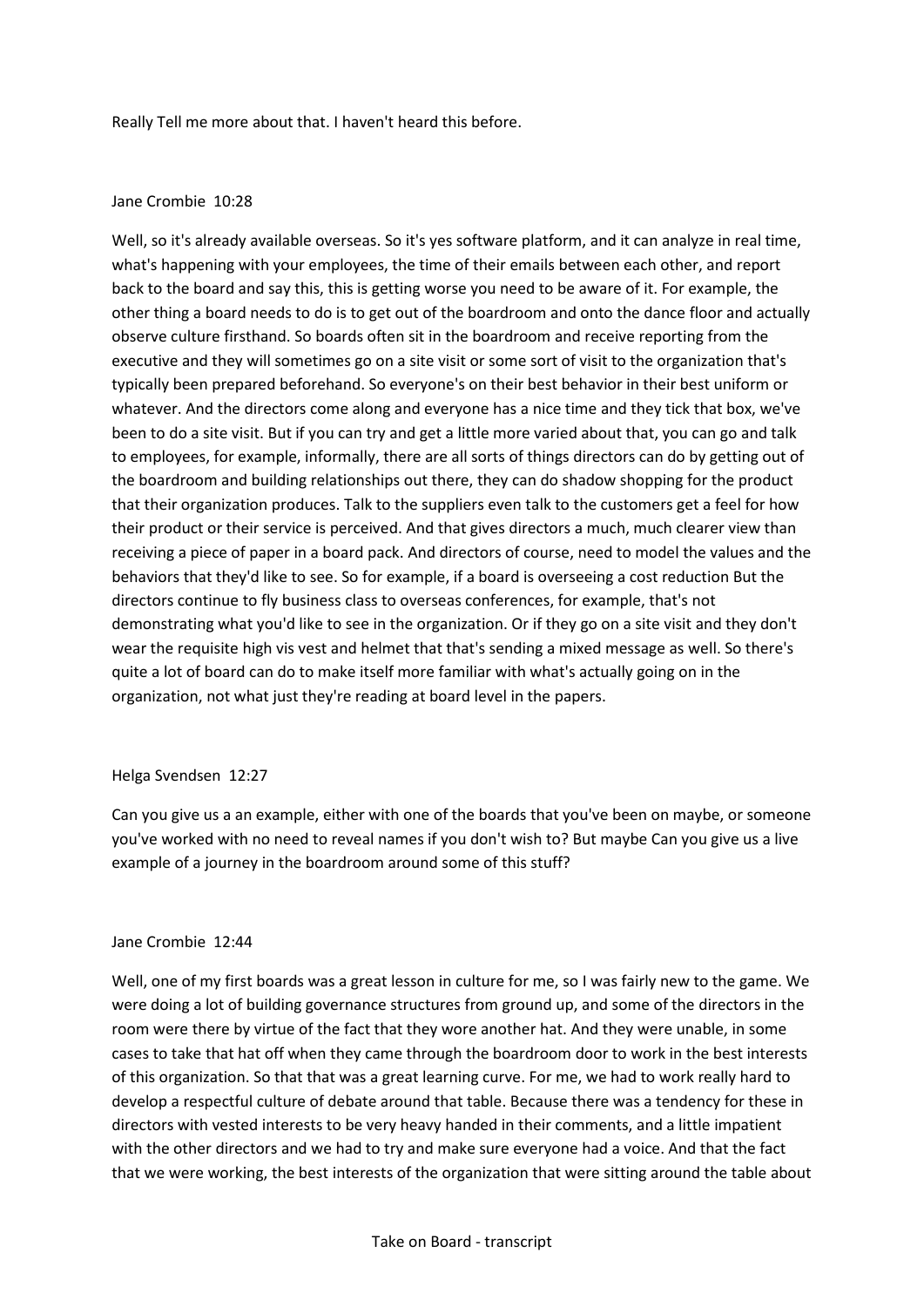that time, was what we all had to remember. So that taught me a lot. One of the boards I'm on now at my first meeting, and it was a zoom meeting during Covid. So I hadn't met the directors in person. We were all there on time, and I was new. And the chairman started the meeting by asking Everyone to do a check in round the table was early. It was back in March, when things were fairly acute and new. How are you feeling? How's your family coping? How is your business traveling through this pandemic crisis. And everyone went round just did a minute or two. And some were fairly practical about it. Some were a little more vulnerable and emotional. But it was an incredible I thought, example of how organizational culture can be set at the top. So there was this genuine care for how the directors were traveling before they got on with the business of the board. It was quite revealing, and for a new director, very encouraging. So and I've mentioned it to a few colleagues who sit on boards around the place and they said that I have never seen that before. They haven't actually ever been asked how they're feeling as an individual before the board meeting starts. So I thought that was a great example of culture being said at the top. And as it's proven rippling down through that organization, you That's a beautiful example of it.

#### Helga Svendsen 15:01

I know for one of the boards that I'm on, we certainly haven't done it in a board meeting. But the chair did ring everybody just to check in, like no agenda just Hey, going. So it's similar in some ways. And as you've already talked about, that really shows it's the tone from the top and the values of an organization being displayed being really exemplified.

#### Jane Crombie 15:24

One of the other things I'm very, very strong on directors getting out of the boardroom is surprisingly, how, how little this actually happens. So one of the boards I'm on at the moment, we, we have had some feedback that the board in the past has been invisible. No one knows who we are, or no one has any line of communication to us or any visibility of what we're even what we're doing. So we've set ourselves a program and a bit of a roster for directors to attend all sorts of events and just be visible in all sectors of that organization and COVID obvious has set that back a little bit, but it's a main priority of ours at the moment.

#### Helga Svendsen 16:05

It's always interesting that one because there is a fine line between getting out and being visible, or getting beyond being invisible, and being a bit too visible and being a bit too hands on, you know, that line between governance and operational. So, what's your advice there for organizations? Or what have you seen where that works? Well, where the directors are getting out and seeing what's going on, but not getting their hands too dirty?

Jane Crombie 16:30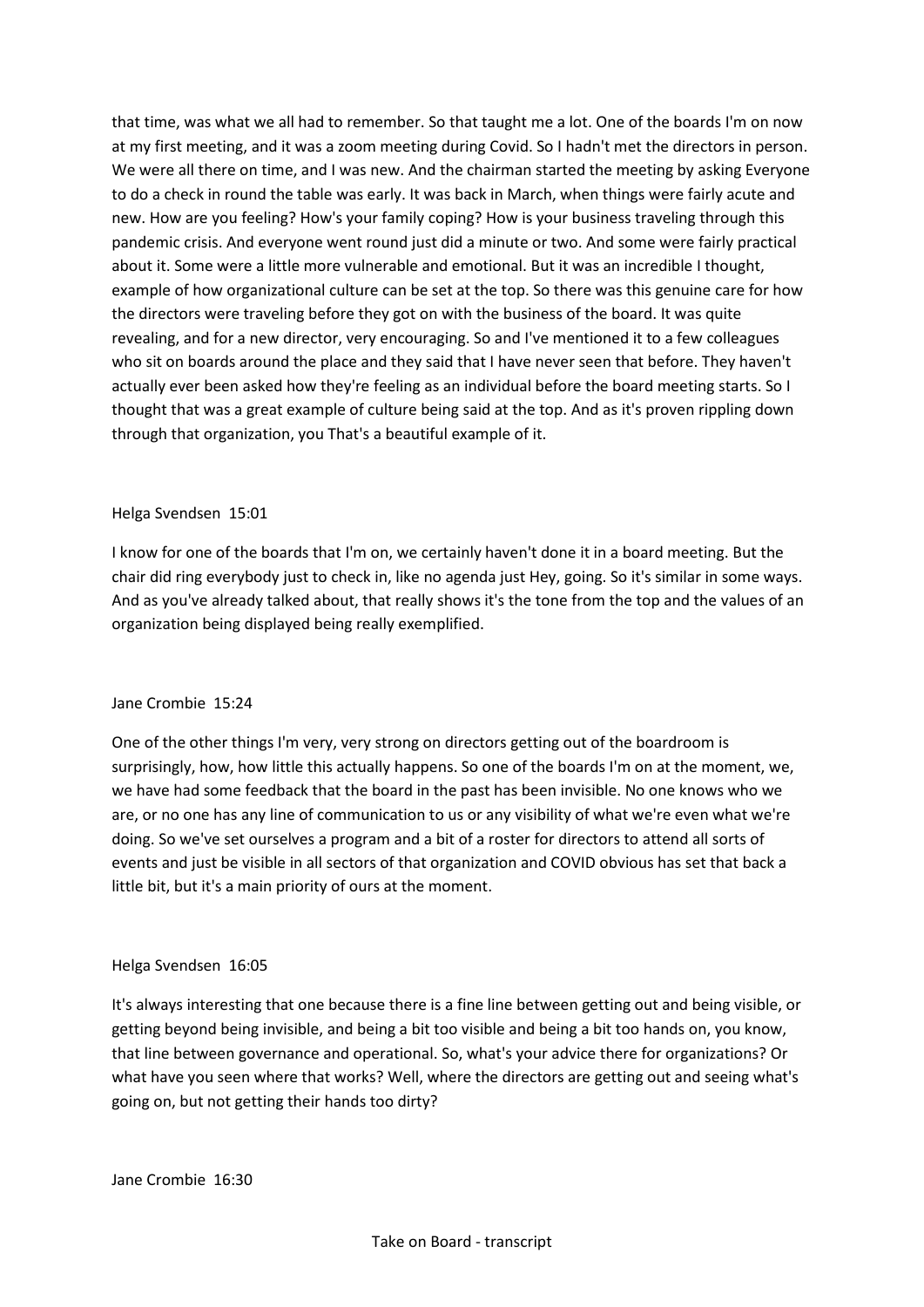Well, they have to probably try not to get their hands dirty at all. They have to be extremely respectful of the executive and the management and ensure that they're not treading on those toes. I do think a CEO with nothing to hide will welcome the involvement of the board and more visibility of the board. And I welcome the assistance. But you do always have to be aware that the board is supposed to be attending to strategy. But no, you're absolutely right. So there's an awareness and discussion with the CEO and the executive just to make sure that they're comfortable with what you're doing,

# Helga Svendsen 17:05

You know, in thinking about boards getting out and seeing what's going on, is that always with the executive? Or is it sometimes keeping a bit of an eye on things in their own way?

# Jane Crombie 17:16

I think that depends on the organization. Helga I, I think you've got to use your EQ about that. Certainly need to be transparent about anything you're doing certainly not cut between the CEO or the executive and the organization. That's probably case by case you do need to respect everyone's boundaries and everyone's responsibilities. Yeah, it's meant you're trying to be collaborative, all pulling the same direction. You're not looking for trouble or looking for looking to criticize, you're just trying to get a fuller understanding of the organization that you're trying to deliver value for.

# Helga Svendsen 17:53

You'd mentioned much earlier in our conversation about values and how they can guide you know, organizations when there's a fork in The road. You know, I just noted that when you said it, and I just wonder if there is any examples of organizations getting to that fork in the road and how they use the values to guide them in that.

# Jane Crombie 18:10

I probably can't be too specific there from my own experience. But if you've got a difficult decision, and there are two ways to go, it can bring you back to basics, it can bring you back to first principles, so that discussions can sometimes get quite complex and can run away in different directions. So a good chair, I think we'll bring back the discussion and say, Well, we've heard everyone's voice now. We've heard everyone's view. Let's go back and look at our values and see if that can tell us which of these and sometimes it'll be quite obvious. Well, if we go down this road that clashes with this one of say we've got five values that might clash with this value here. So I think that makes it clear for us So we've got to go down the other fork,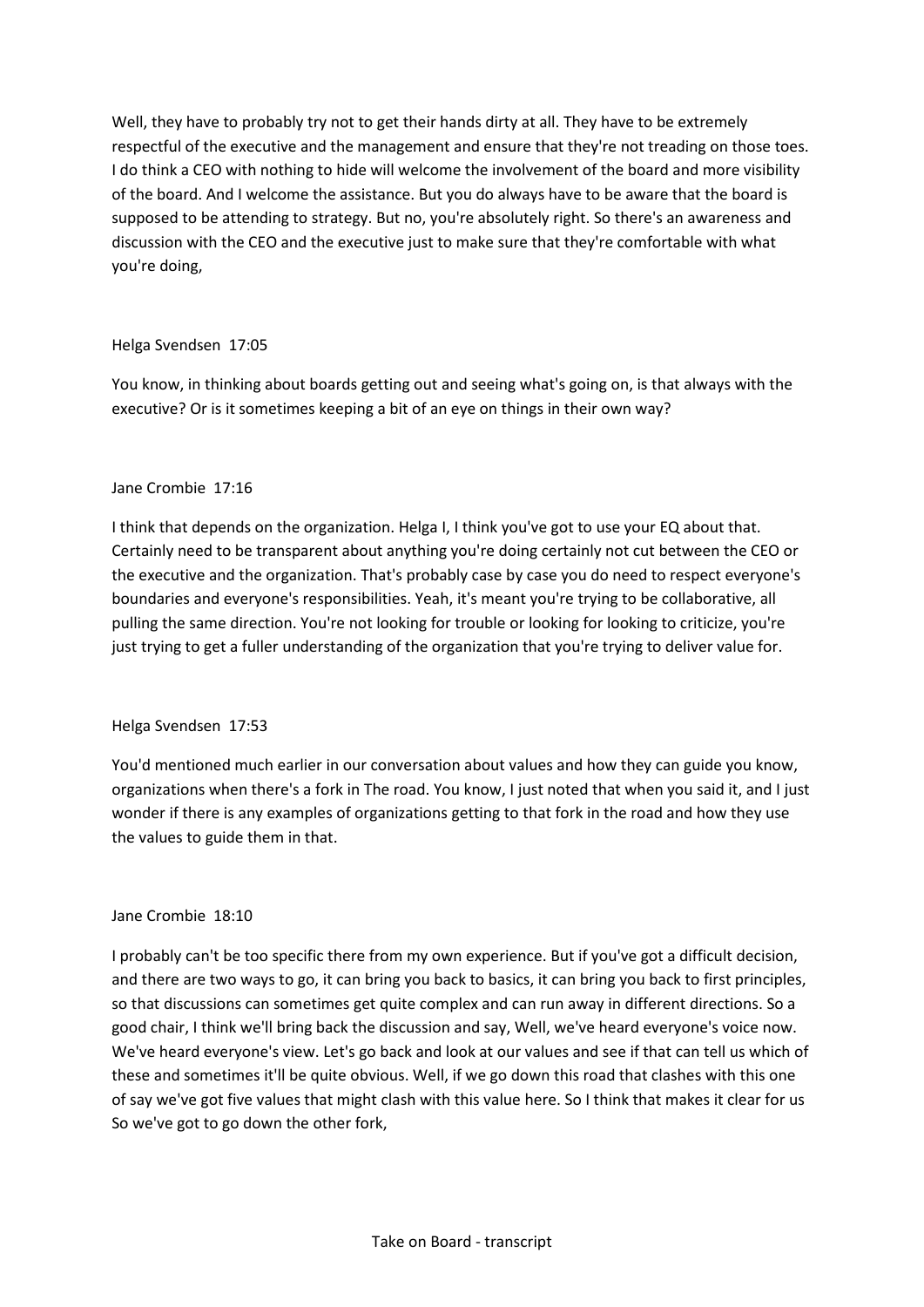#### Helga Svendsen 19:02

You know, looking at a live challenge for organizations, sometimes those values can even be sometimes interpreted as being in opposition with each other in a way, sometimes. So it's really, I guess, looking at the package and how they can best be exemplified for the organization in those circumstances.

#### Jane Crombie 19:20

If you're finding that you can't play the values, then clearly values need to review and values should be reviewed circumstances change, organizations evolve. So values is something that should be reviewed by the board. I do think to get by and down the organization, there needs to be a very open transparent if you're reviewing your values, you need input from all levels of the organization. Otherwise, if you impose them from from above as a board, then you've got much less chance of people buying in and delivering on those. They do need to have a voice in developing them.

#### Helga Svendsen 19:54

Absolutely. And and when there is I found in you know, whether it's working with teams or boards That often the values are right. But if there's been turnover in an organization, they're not alive for that group they're not. So being able to have the conversation about well, what does that mean for us? What are the behaviors that we need that will exemplify these values and getting that buy in from the board, or the group around those values needs to be done regularly, even if they're the right, as I say, even if they're the right values, it just needs to be done regularly. So everyone's singing from the same song sheet.

# Jane Crombie 20:27

Yeah, and I think what can work quite well is some sort of professional development or training for all levels of the organization, which it's not just a ticker box, we've delivered, we've told them all what the values are, but here's some, here's some case studies. Here's some examples of a situation where the decision might go either way, and this is how we would make that decision based on how we do things around here.

# Helga Svendsen 20:51

Yes, that's true. Having those case studies. You know, being able to play with a challenge hypothetically helps you when you then want to deal with it in writing. Alive about what's happening

Jane Crombie 21:02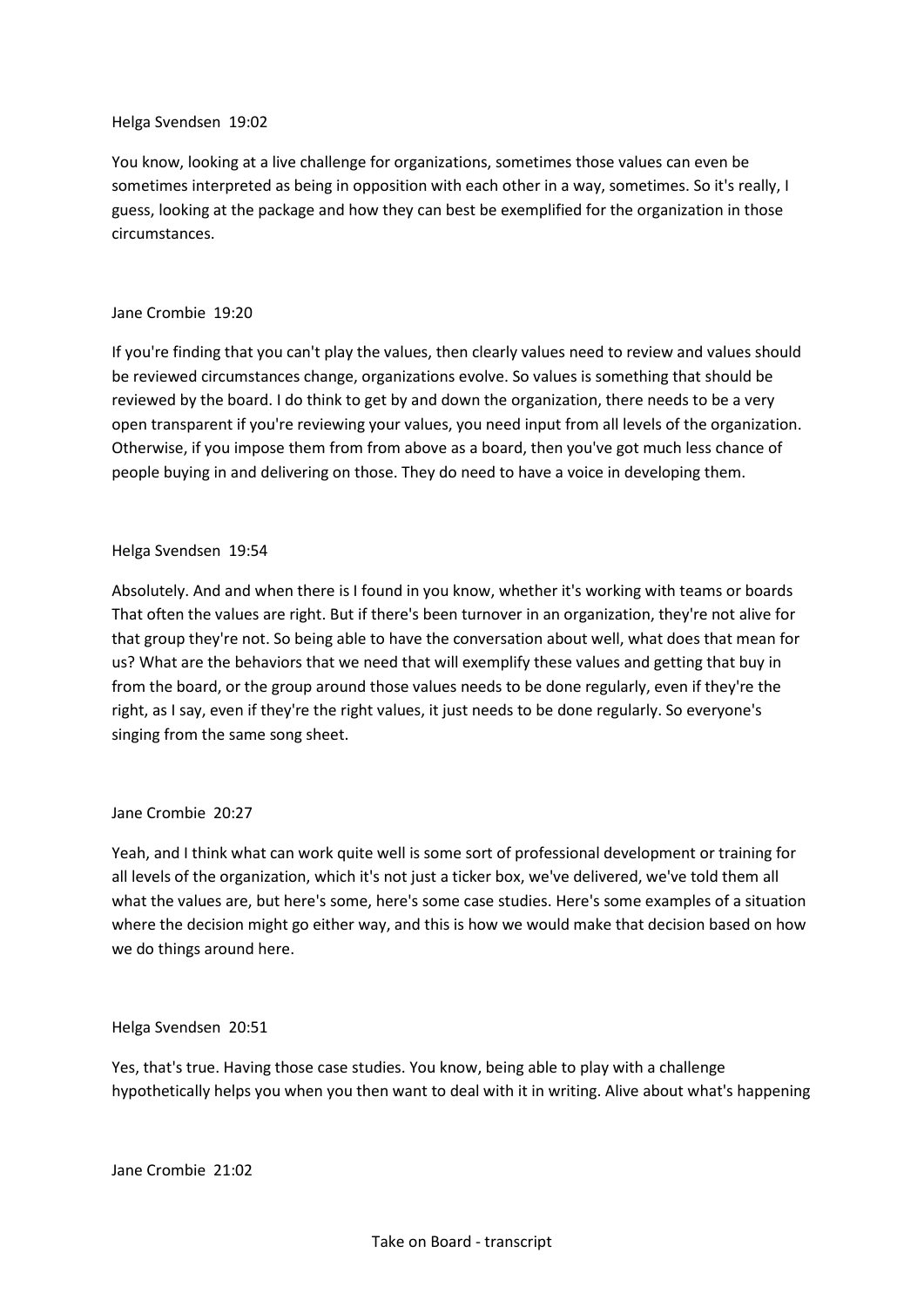Exactly, exactly, it's too much of that behavioral cultural training tends to just be here, we've delivered it now everyone can go off. And as they were, though, it has to be relevant to the organization, it has to actually have some meaning to those involved.

# Helga Svendsen 21:19

You know, as I mentioned before about some of the metrics that are useful for boards to look at. And often for boards, the Holy Grail is coming up with some of those lead indicators, rather than just relying on the lag indicators. Have you got some good examples that boards can be looking for in terms of those will lag indicators if they're super useful as well, but in particular, the lead indicators?

# Jane Crombie 21:41

That's a hard one held and not really,

# Helga Svendsen 21:44

Yeah, that, uh, well, you know what, even hearing that is quite comforting because it is something that I know at our boards we struggle with, and I know from speaking to lots of other directors about cultural boards they struggle with So in fact, that's a little bit comforting to hear.

# Jane Crombie 21:59

Well, and that's That's where technology i think is going to assist us. So if you can have real time reporting, as things are unfolding, rather than looking at them what happened last month, for example, that's going to be very helpful. And those things are coming in the next few years. We'll see more of that here. They're already being used elsewhere.

# Helga Svendsen 22:18

Jane, we've gotten a lot here in terms of helpful things for boards to think about in terms of culture. What are the key points you want people to take away from the conversation that we've had today?

# Jane Crombie 22:30

Culture is difficult, but it's it's vital. And it's probably even more vital in the circumstances we find ourselves in now. So boards probably asking themselves, how we overseeing culture, which is already difficult under pandemic situation. So coming out of this, it'll be front of mind, I think even more so. But the main things main takeaways, culture needs to be based on values. So the values